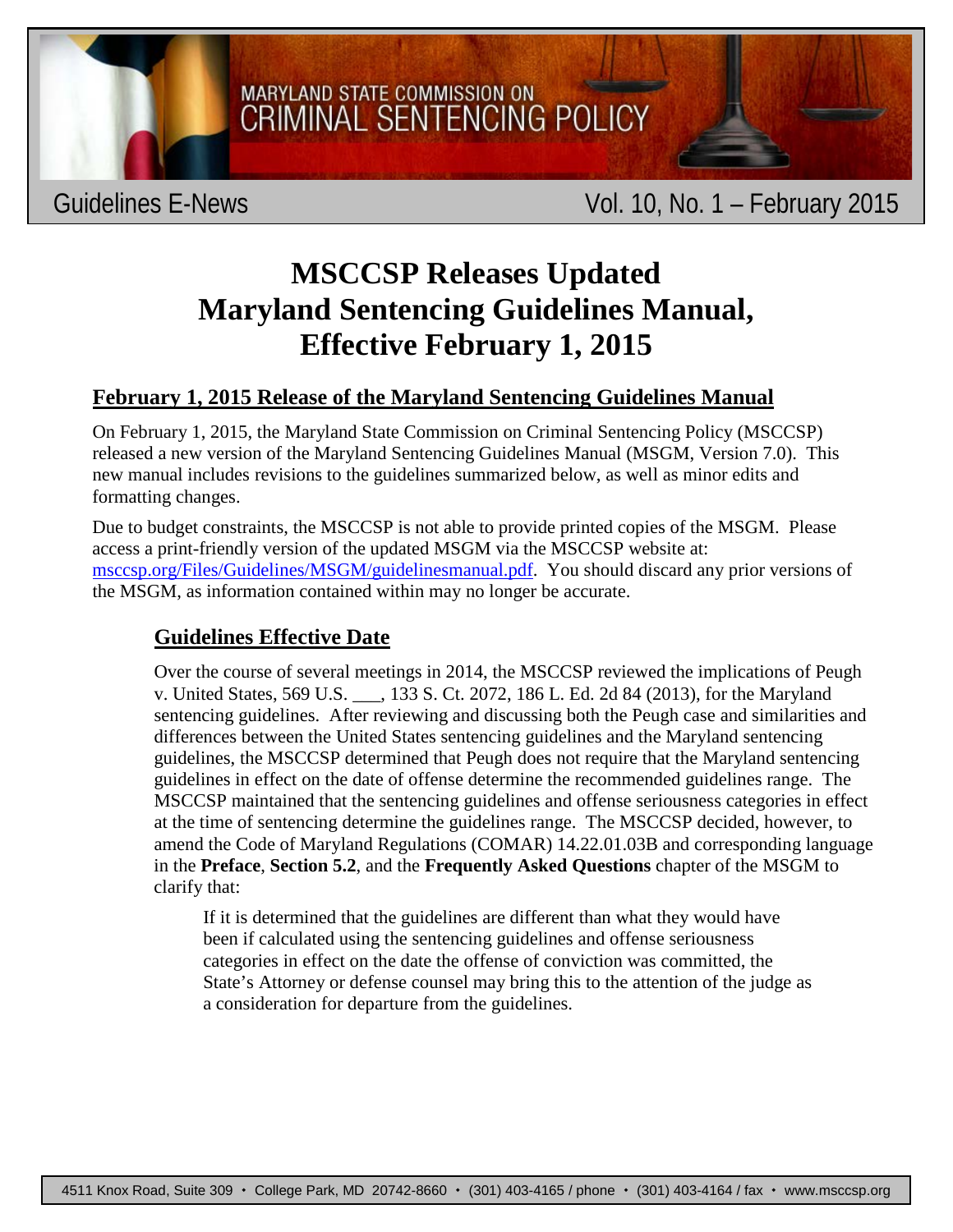#### **Subsequent Offender Status Indication on Presentence Investigation Orders**

Based on feedback from parole and probation agents, the MSCCSP has amended the MSGM to encourage judges to indicate, on a presentence investigation (PSI) order, when a defendant has been convicted as a subsequent offender. The MSCCSP learned that parole and probation agents are unlikely to be aware of a defendant's subsequent offender status unless it has been noted on the PSI order. Since the practice of noting a defendant's subsequent offender status on the PSI order is not followed in all jurisdictions, it can be difficult for agents to calculate guideline ranges accurately, as the guidelines may need to be adjusted to account for subsequent offender status. Consequently, the MSCCSP adopted language in **Sections 3.5** and **8.6** of the MSGM requesting that judges indicate on the PSI order when the State's Attorney has filed a notice of subsequent offender.

#### **Instructions for Accessory Convictions**

Effective October 1, 2013, House Bill 709 amended Criminal Law Article (CR), §1-301, Annotated Code of Maryland, to prescribe specific penalties for accessory after the fact to first degree murder and accessory after the fact to second degree murder. While the MSCCSP previously assigned seriousness categories for these offenses, the amendment to CR, §1-301 prompted a review of the accessory scoring instructions in the COMAR and corresponding text in the MSGM. Upon review, the MSCCSP concluded that further changes to the accessory scoring instructions were warranted. Specifically, the MSCCSP noted that since no other statute besides CR, §1-301 presently prescribes penalties for accessory after the fact, provision  $(d)(ii)$  in COMAR 14.22.01.09B(2) referring to accessory after the fact offenses that have a penalty of greater than 5 years under a statute *other than* CR, §1-301, should be removed. Further, the MSCCSP noted that since accessory before the fact had been abrogated to be handled as a principal offense by Criminal Procedure Article (CP), §4-204(b), provision (d)(iv) in COMAR 14.22.01.09B(2) regarding accessory before the fact should also be removed. Finally, the MSCCSP noted that clarification to the remaining instructions was necessary because, under the current wording, a more stringent seriousness category could be assigned to accessory after the fact than to the underlying offense in certain instances. The MSCCSP amended the accessory scoring instructions in the COMAR 14.22.01.08C, COMAR  $14.22.01.09B(2)(d)$ , COMAR  $14.22.01.10B(3)(g)$ , revised the corresponding text in the MSGM, and relocated relevant language from Section 6.1.A to **Section 5.2** of the MSGM. As revised, the accessory instructions provide:

*Conspiracy, attempt, solicitation, or accessoryship.* Unless placed in a different category or specifically addressed by separate statute, the individual completing the worksheet shall consider a conspiracy, attempt, or solicitation in the same seriousness category as the substantive offense.

- a. If the accessory after the fact has a penalty of 5 years or greater under CR, §1-301, a seriousness category V shall be assigned, *unless* the underlying offense has a seriousness category of less than V, in which case the accessory after the fact shall be assigned the same seriousness category as the underlying offense.
- b. If the accessory after the fact has a penalty of less than 5 years under CR, §1-301, the seriousness category shall be the same category as the underlying offense.